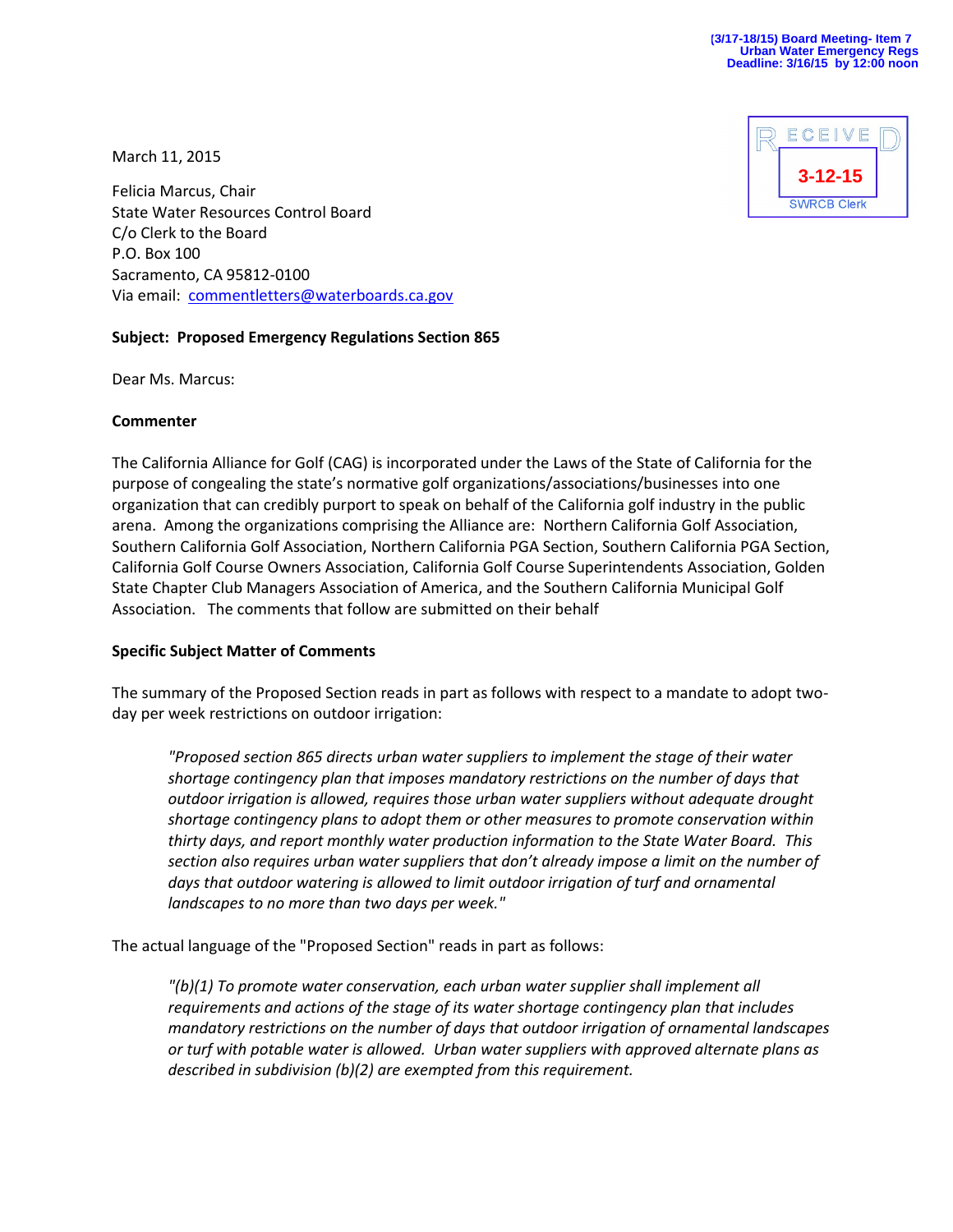*(2) An urban water supplier may submit a request to the Executive Director for approval of an alternate plan that includes allocation-based rate structures that satisfies the requirements of chapter 3.4 (commencing with section 370) of division 1 of the Water Code, and the Executive Director may approve such an alternate plan upon determining that the rate structure, in conjunction with other measures, achieves a level of conservation that would be superior to that achieved by implementing limitations on outdoor irrigation of ornamental landscapes or turf with potable water by the persons it serves to no more than two days per week."*

## **Background**

The state's largest urban water provider, Los Angeles Water & Power, developed a protocol for "Large Landscapes" in 2010 that allowed certain turf dependent business enterprises to comply with that public utility's Emergency Water Conservation Ordinance through an "alternative means" that permitted irrigation outside of designated day of week/time of day proscriptions applicable to all other outdoor ornamental/turf irrigation, both personal and business. It is not based on an allocation-based rate structure but rather a budget-based allocation structure from which qualifying "Large Landscapes" must irrigate at designated reductions therefrom depending upon which "Phase" of Los Angeles' Water Conservation Ordinance is in place at any given time. Los Angeles has remained in "Phase II" since 2010, which requires "Large Landscapes" such as golf courses, parks, cemeteries and sports fields to reduce by a factor of at least 20% from an ET-based budget assigned by LADWP their irrigation in order to remain an enrollee in good standing in the "Alternative Means of Compliance" protocol. The penalty for falling out of compliance with this 20% reduction is to be thrown out of the program and subject to extant time of day/day of week outdoor restrictions. LADWP reports that 5 years of data reveal an overall 23% reduction of the golf water footprint in comparison with usage prior to the 2007-2009 drought for which the Emergency Water Conservation Ordinance was developed. The golf industry fully expects that Los Angeles will soon move to Phase III reduction mandates, which will require greater savings than 23%; however, the Los Angeles golf industry will be able to achieve those greater savings through means consistent with their ability to remain viable turf dependent business proposition, unless, of course, this Proposed Emergency Regulation proscribes Los Angeles' ability to continue allowing such "alternative means" to the shared end of further water use reductions.

Because Los Angeles' "Alternative" protocol more than accomplished the ends for which these and other means in the city's Emergency Water Conservation Ordinance were adopted (i.e., an overall 15% reduction), other public utilities and water providers throughout the state have adopted a parallel protocol for their "Large Landscapes" either through administrative or legal means, or as in the case of San Diego, which is in the process of trying translate its own "Alternative" administrative protocol into a legislative one, both. The protocol resonates, because it achieves results while allowing turf dependent businesses such as golf courses to keep their doors open despite onerous curtailments/reductions in water application. Indeed, there are golf courses in drought ravaged Santa Barbara County muddling through on 50% reductions at the moment. What they cannot "muddle through" are arbitrary two day per week/time of day restrictions. And to the extent to which these Emergency Regulations are crafted to either actually proscribe or seemingly proscribe urban water providers from continuing with or moving forward with what the state's largest city and water provider so successfully pioneered in 2010, needless harm will be done to the state's \$13.3 billion golf industry.

#### **Comments**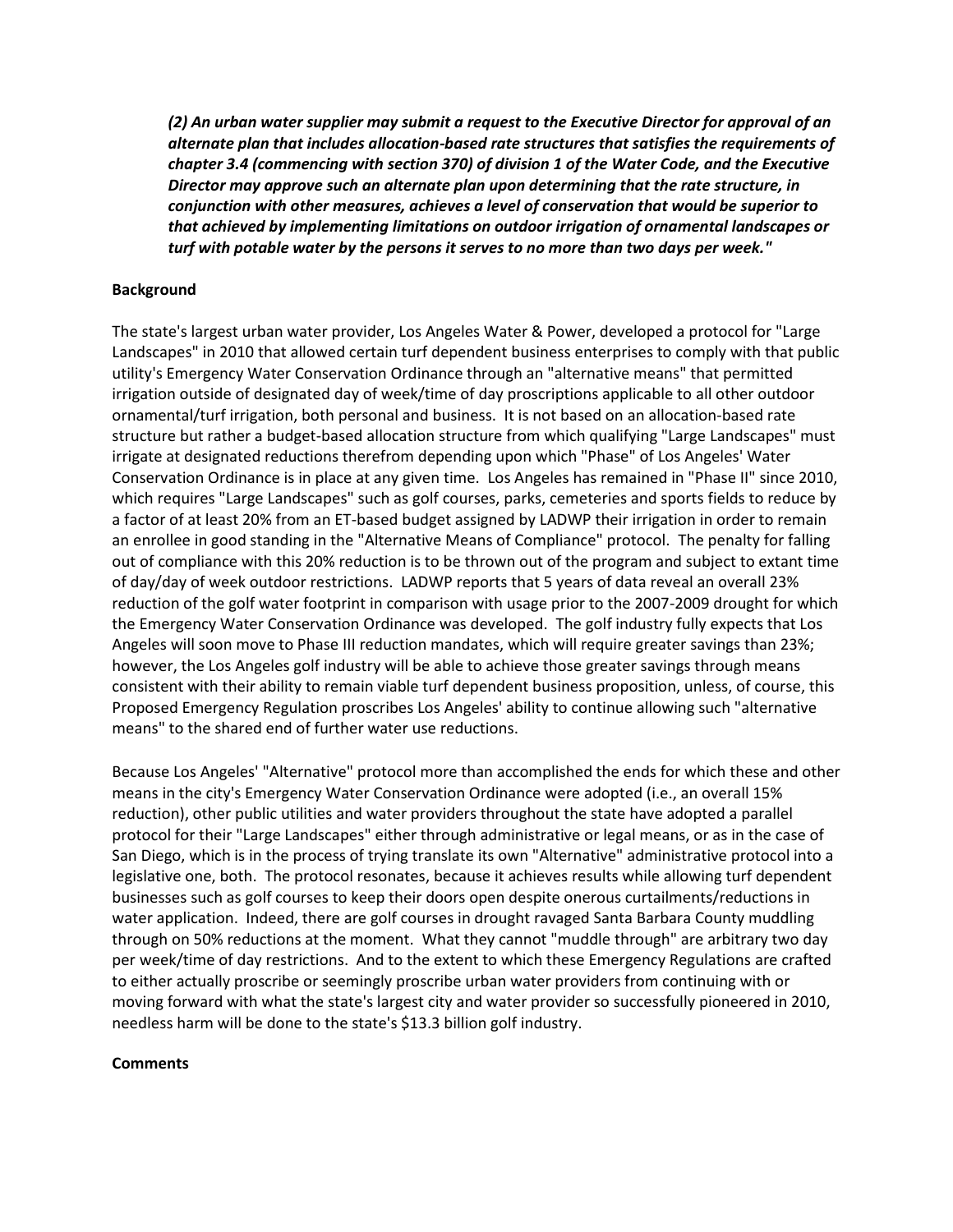**While a fully informed reading of this Proposed Section would seem to indicate that what Los Angeles Water & Power has been doing with respect to "Large Landscapes" per Ordinance, others are doing per administrative application, and other large urban water providers are currently contemplating is permissible thereunder. But given the reality that the language contained therein must be interpreted by each urban water provider, the golf industry is concerned by the following:**

- **That many may construe the language as mandating the application of two day per week restrictions;**
- **That many may construe the language as applying this mandate to industrial users or large landscapes in addition to residential outdoor irrigation and ornamental landscapes;**
- **That many may construe the language as obviating both extant and envisaged forms of "alternative means" of complying with the ends spelled out in their own drought contingency plans/ordinances and duplicated by the goals sought by this Proposed Section; and**
- **That many providers may find that the following qualifier in Section (2) obviates their extant or envisaged "alternative means" protocols, because such protocols are budgetbased allocation structures instead of the "allocation-based rate" structure specifically referenced in the Proposed Section:**

**"***An urban water supplier may submit a request to the Executive Director for approval of an alternate plan that includes allocation-based rate structures . . . . . . . "*

**To the extent to which we have interpreted both the letter and spirit of the Proposed Section accurately, we would strongly recommend that the Board clarify the language of the Proposed Section to ensure that these "alternatives" to day of week restrictions, so long as they are "approved" per the test enunciated in Section (2) above – "***achieves a level of conservation that would be superior to that achieved by implementing limitations on outdoor irrigation or turf with potable water by the persons it serves to no more than two days per week" –* **are permissible. And are permissible to adopt if they have not yet been adopted or implemented.**

**In addition, we would recommend that the Board clarify the language of the proposed Section to permit urban water suppliers to sanction an alternate plan as described in Section (2) that includes both allocation-based rate structures and budget-based allocation structures.**

**Adding a handful of words to Section (2) so that it reads as follows would cure the problem:**

**2) An urban water supplier may submit a request to the Executive Director for approval of an alternate plan that includes allocation-based rate structures or budget-based allocation structures that satisfies the requirements of chapter 3.4 (commencing with section 370) of division 1 of the Water Code, and the Executive Director may approve such an alternate plan upon determining that the rate or budget structure, in conjunction with other measures, achieves a level of conservation that would be superior to that achieved by implementing limitations on outdoor irrigation of ornamental landscapes or turf with potable water by the persons it serves to no more than two days per week.**

**In addition, we would recommend that the subject "summary" language be amended as follows to avoid any confusion about a two-day-per-week applicability to "Large Landscapes."**